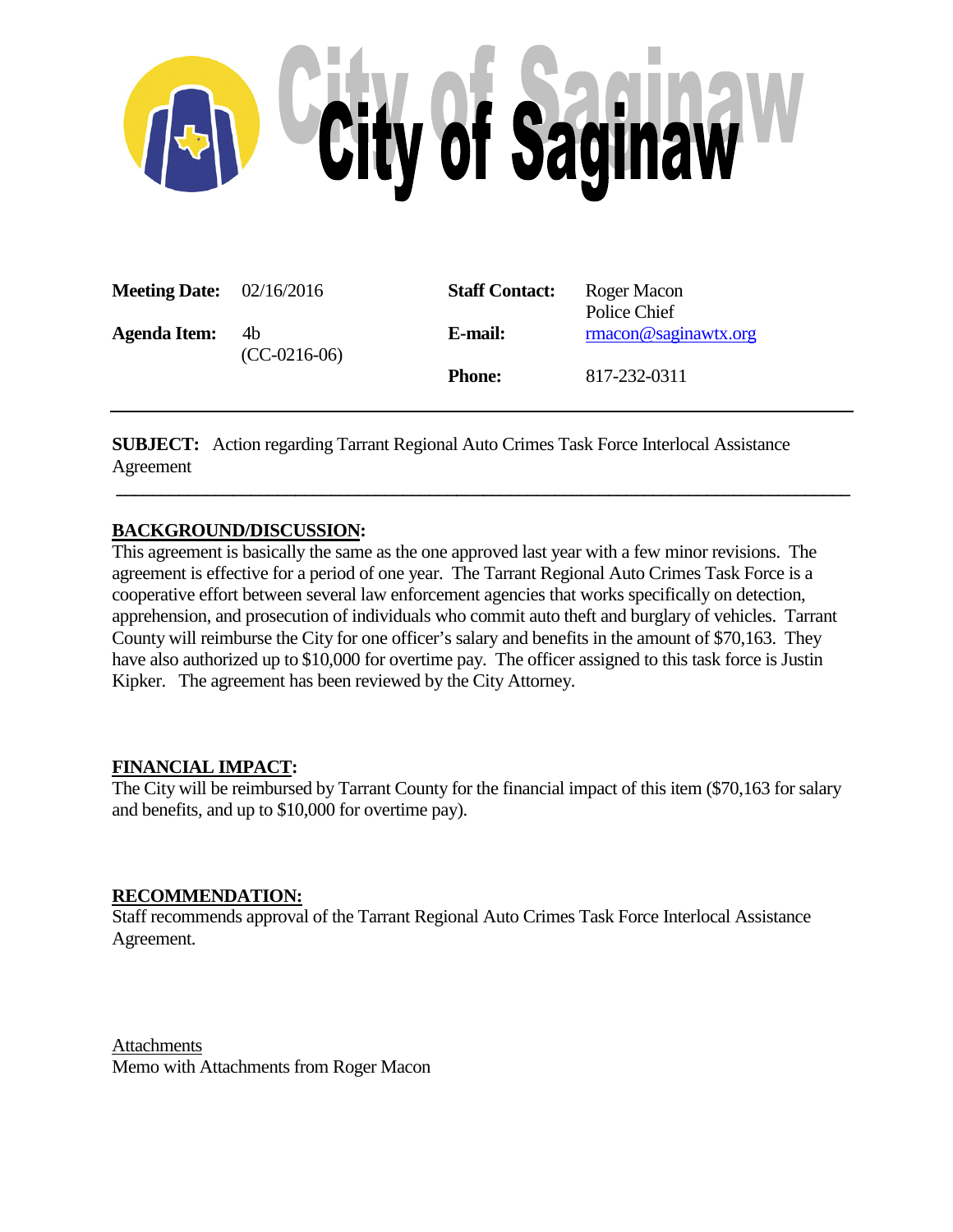

# **MEMORANDUM SAGINAW POLICE DEPARTMENT**

505 W. McLeroy Blvd. Saginaw, TX 76179 (817) 232-0311

| DATE:      | TO: Nan Stanford | <b>FROM: Roger Macon</b> | SUBJECT:                 |
|------------|------------------|--------------------------|--------------------------|
| 02/05/2016 | City Manager     | Chief of Police          | <b>TRACTF</b> Interlocal |

Enclosed you will find two originals of an interlocal agreement between the City of Saginaw and Tarrant County outlining our participation in the Auto Crimes Task Force. As you know, this agreement provides partial salary reimbursement for our full-time officer (Justin Kipker) assigned to that task force.

There are minor revisions in this year's agreement. They are outlined in the letter from task force Commander Bryan Sudan. Our attorney has reviewed and approved those changes.

Please place this on the next convenient council agenda for consideration.

Thanks!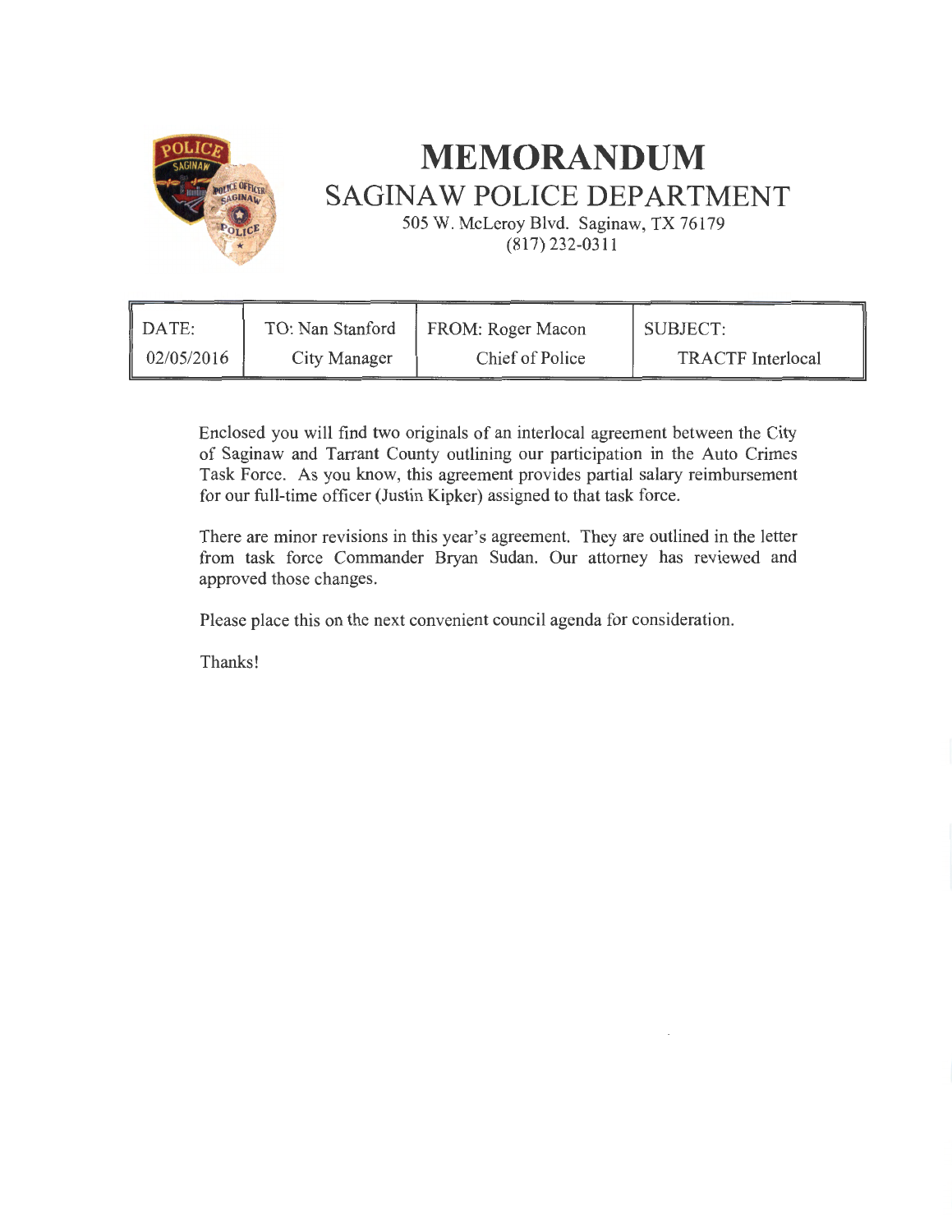

# *TARRANT REGIONAL AUTO CRIMES TASK FORCE*



January 21,2016

| Arlington P.D.<br>Euless P.D.                              | Roger Macon<br>Chief of Police<br>Saginaw Police Department<br>505 W McLeroy Blvd                                                                                                                                                                                                                                                                                                                       |  |  |  |  |
|------------------------------------------------------------|---------------------------------------------------------------------------------------------------------------------------------------------------------------------------------------------------------------------------------------------------------------------------------------------------------------------------------------------------------------------------------------------------------|--|--|--|--|
| Fort Worth P.D.                                            | Saginaw, TX 76179<br>Re: Interlocal Assistance Agreement                                                                                                                                                                                                                                                                                                                                                |  |  |  |  |
| Grand Prairie P.D.                                         | Dear Chief Macon:                                                                                                                                                                                                                                                                                                                                                                                       |  |  |  |  |
| Haltom City P.D.                                           | Our Interlocal Assistance Agreement has been prepared for renewal. Two originals                                                                                                                                                                                                                                                                                                                        |  |  |  |  |
| Hurst P.D.                                                 | are included in this packet for your execution. If you want an original returned to you after<br>finalization at Commissioners Court both originals need to be completed and returned to me.                                                                                                                                                                                                            |  |  |  |  |
| <b>National</b><br><b>Insurance Crime</b><br><b>Bureau</b> | The changes reflect updated reimbursement amounts for the 2016 grant year. A few<br>minor changes were made by our legal advisor. Two additional "Whereas" clauses were<br>added to meet the requirements of section 791.011 of the Texas Local Government Code and<br>the District Attorney's signature is being required. I have provided a marked copy of the<br>changes to assist with your review. |  |  |  |  |
| Parker County S.O.                                         |                                                                                                                                                                                                                                                                                                                                                                                                         |  |  |  |  |
| Saginaw P.D.                                               | As a reminder, the Texas DPS and the National Insurance Crime Bureau, non-local<br>agencies, sign a two-page Cooperative Working Agreement for grant compliance purposes.<br>Since their agents have statewide jurisdiction they do not require the countywide jurisdiction                                                                                                                             |  |  |  |  |
| Tarrant County S.O.                                        | the agreement provides.                                                                                                                                                                                                                                                                                                                                                                                 |  |  |  |  |
| <b>Tarrant County</b><br><b>District Attorney</b>          | We would appreciate it if you could return the agreement by April 30, 2016. We will<br>submit all agency originals to Commissioners Court and return a fully executed original to<br>you. Please feel free to make more originals if necessary.                                                                                                                                                         |  |  |  |  |
| <b>Texas Department</b><br>of Public Safety                | If you have any questions, please contact me or Janet Rodgers at 817-560-6560 or our<br>county legal advisor, Assistant D.A. David Hudson at 817-884-1233. Mr. Hudson has<br>reviewed and approved the contract for renewal. Thanks in advance for your assistance and<br>participation in our Task Force.                                                                                              |  |  |  |  |
|                                                            | Sincerely,                                                                                                                                                                                                                                                                                                                                                                                              |  |  |  |  |

Bryan Sudan Commander, TRACTF

Vida

cc: David Hudson, TC District Attorney's Office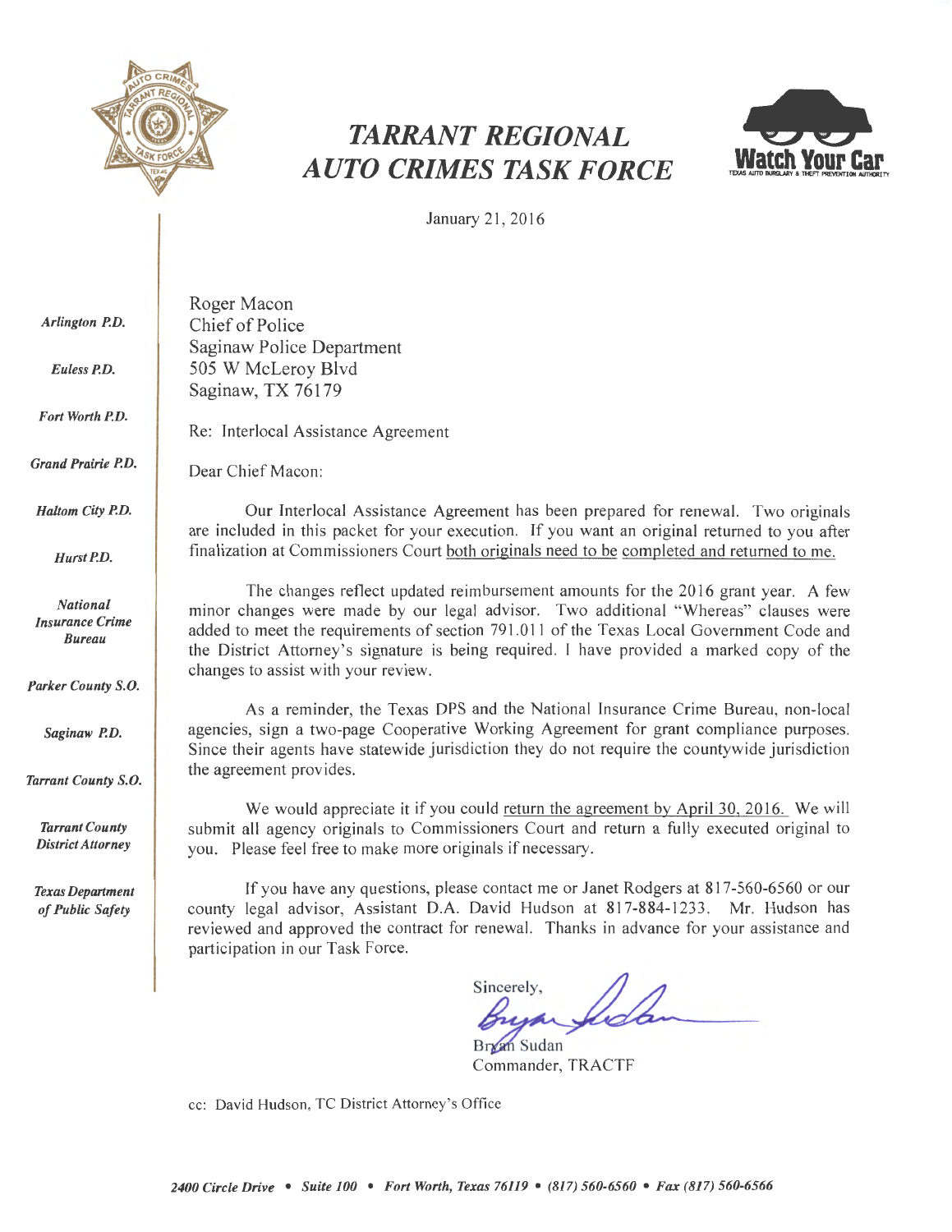**THE STATE OF TEXAS** 

### **COUNTY OF TARRANT**

# **ORIGINAL ORIGINAL EXECUTED BY TARRANT COUNTY AND BY THE CITY OF SAGINAW**

### **THE TARRANT REGIONAL AUTO CRIMES TASK FORCE INTERLOCAL ASSISTANCE AGREEMENT**

§ § §

**WHEREAS** the detection, apprehension, and prosecution of individuals who commit auto theft and burglary of motor vehicle is often hindered because the range of operations of the criminal offender is greater than the jurisdiction of the peace officers called upon to investigate the crime; and,

**WHEREAS** the existence of a multiplicity of political jurisdictions in Tarrant, Jack, Hood, Palo Pinto, Parker, Somervell and Wise Counties impedes the effectiveness of individual law enforcement agencies to detect and eradicate auto theft and burglary of motor vehicle; and,

**WHEREAS** past experience has indicated that a cooperative effort between law enforcement agencies and Tarrant County has been effective in detecting and deterring the activities of targeted criminal groups to the mutual benefit of all the political entities of Tarrant County and neighboring counties; and,

**WHEREAS** pursuant to Chapter 362 of the Texas Local Government Code, the Texas lnterlocal Cooperation Act, Chapter 791 of the Texas Government Code, and Article 4413(37) of the Texas Revised Civil Statutes Annotated, as amended by HB 1887, an Act relating to the creation, powers and duties of the Texas Automobile Burglary and Theft Prevention Authority, and the law of the State of Texas, the contracting governmental entities, to-wit: Arlington, Euless, Fort Worth, Grand Prairie, Haltom City, Hurst, Saginaw, the County of Parker, the County of Tarrant, together with the Tarrant County Criminal District Attorney and the Tarrant County Sheriff, hereby agree to participate in, and be a part of the cooperative investigative, enforcement, and

### THE TARRANT REGIONAL AUTO CRIMES TASK FORCE INTERLOCAL ASSISTANCE AGREEMENT- PAGE 1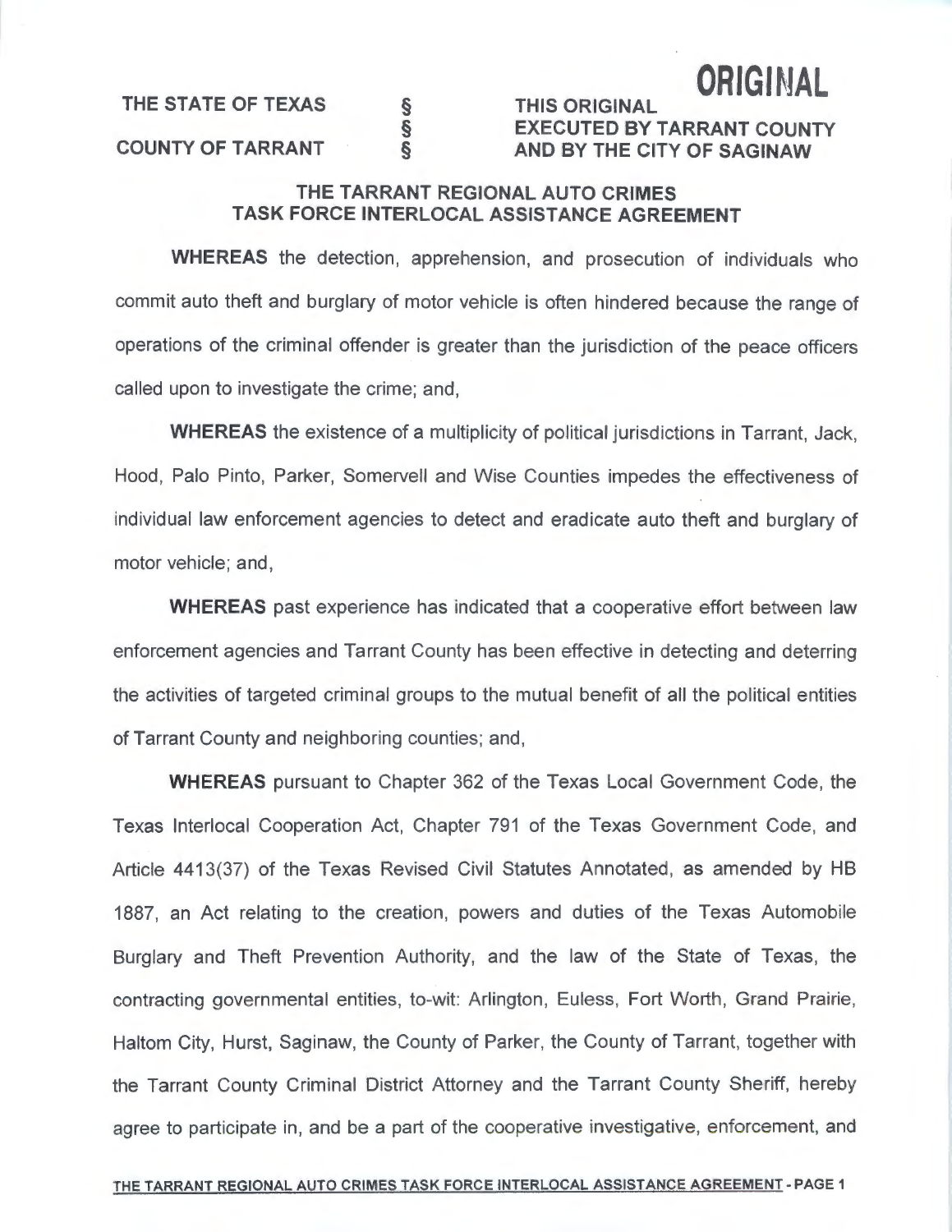prevention efforts which are known and designated as the Tarrant Regional Auto Crimes Task Force; and,

**WHEREAS** each of the contracting governmental entities makes the following findings:

- a. This Agreement serves the common interests of all parties;
- b. This Agreement will benefit the public;
- c. The division of costs fairly compensates all parties to this Agreement; and
- d. Each entity has authorized its representative to sign this Agreement;
- e. Each entity acknowledges that it is a "governmental entity" and not a "business entity" as those terms are defined in Tex. Gov't Code § 2252.908, and therefore, no disclosure of interested parties pursuant to Tex. Gov't Code Section 2252.908 is required;

and,

**WHEREAS,** during the performance of the governmental functions and the payment for

the performance of those governmental functions under this Agreement, the parties will make the performance and payment from current revenues legally available to that party; and

**WHEREAS** a grant of money from the Texas Automobile Burglary and Theft

Prevention Authority has been received to fund the continuation of the Tarrant Regional

Auto Crimes Task Force.

#### **NOW, THEREFORE, BE IT KNOWN BY THESE PRESENTS:**

That Tarrant County, acting by and through its duly authorized County Judge, the Criminal District Attorney of Tarrant County, the Sheriff of Tarrant County, and the cities that have executed, are executing, or will execute substantially similar copies hereof at this time or in the future during the time that this Agreement is in force, acting herein by and through their duly authorized chief administrative officer, do hereby covenant and agree as follows:

#### **TASK FORCE**

The Tarrant Regional Auto Crimes Task Force ("Task Force") will be a part of the Tarrant County Sheriffs Office for administrative purposes. The activities of the Task Force shall be supervised by a twelve (12) member Board of Governors. This Board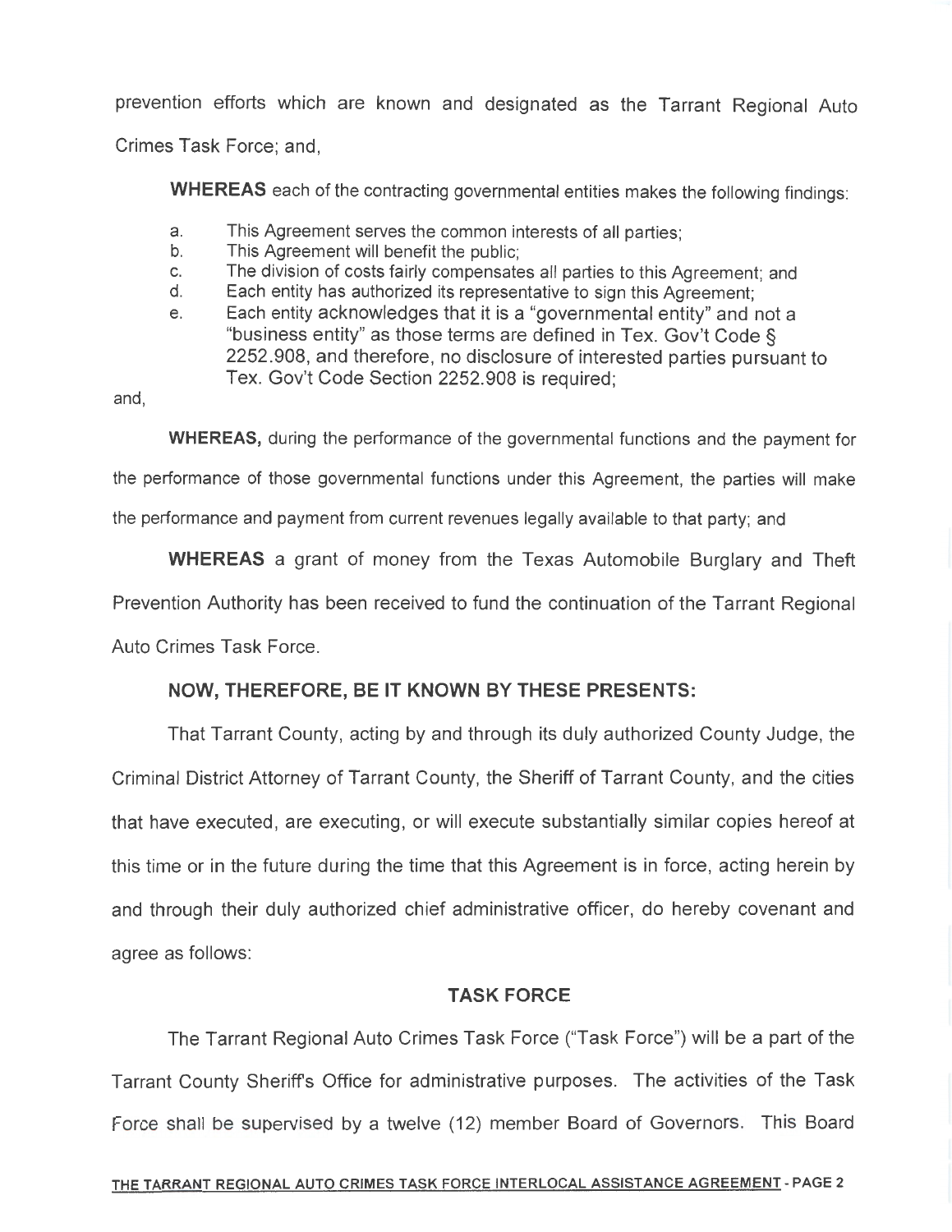will include as permanent voting members the Fort Worth Chief of Police, the Arlington Chief of Police, the Tarrant County Criminal District Attorney, and a Chairperson, who shall be the Tarrant County Sheriff. Additionally, the Board will consist of an executive of every additional agency that participates in the Task Force with personnel, to include: the Police Chiefs of Euless, Grand Prairie, Haltom City, Hurst, Saginaw, a Regional Captain of the Texas Department of Public Safety's Motor Vehicle Theft Services, the Parker County Sheriff, and a Supervisor of the National Insurance Crime Bureau. Ex officio members, if any, may be added by agreement of the voting members; ex officio members shall be non-voting. The Board of Governors shall have the responsibility for policy, direction, and control of the Task Force. The Board of Governors will have direct responsibility for the selection of a Commander for the Task Force. The Board will monitor the activities and accomplishments of the Task Force to ensure orderly progress towards attainment of all stated objectives.

There will be one unit, which may form sub-groups or teams as appropriate. The activities and investigations of these sub-groups or teams shall be led by the Sgt. Team Leader at the direction of the Commander of the Task Force. These sub-groups or teams will have the duties assigned to them by the Sgt. Team Leader at the approval of the Commander.

#### **AUTO THEFT AND BURGLARY OF MOTOR VEHICLE INVESTIGATION**

Auto theft and burglary of motor vehicle investigations within the jurisdictional bounds of the entities joining this Agreement may be coordinated through the Task Force. All commercial auto theft intelligence received by a law enforcement agency that is a party to this Agreement may be referred to the Task Force for investigation. The assigned officers will respond to complaints in a timely manner. The Task force will conduct salvage business inspections, covert operations, training, arrests, THE TARRANT REGIONAL AUTO CRIMES TASK FORCE INTERLOCAL ASSISTANCE AGREEMENT- PAGE 3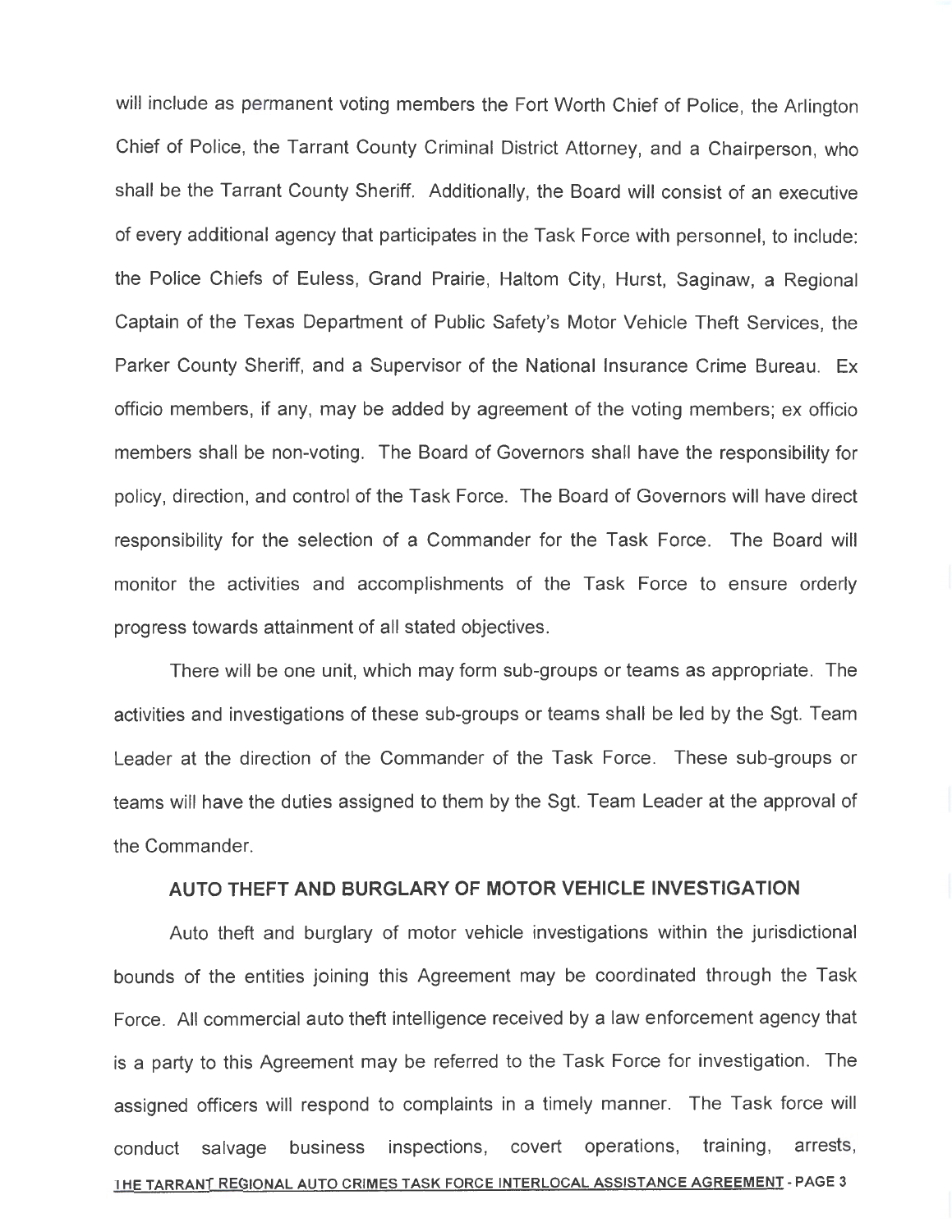investigations, assistance to other agencies and public awareness education in an effort to lower the auto theft and burglary of motor vehicle rate.

### **A \_[; r SEIZURES**

All asset seizures deviloped by the Task Force in Tarrant County under Chapter 59 of the Code of Criminal Procedure will be prosecuted by the Tarrant County Criminal District Attorney's Office.

There is hereby created a certain fund to be known as the Auto Crimes Task Force Asset Seizure Fund (hereinafter called "Fund"), said Fund to be created in compliance with State law and the requirements of the grant restrictions.

#### **FORFEITURE POLICY**

Upon entry of a judgment in a judicial proceeding awarding monies or other proceeds to the Tarrant Regional Auto Crimes Task Force, said monies or proceeds will be immediately deposited in the Auto Crimes Task Force Seizure Fund. The monies and proceeds in this Fund must be used to further the purpose of the Task Force as required by the Tarrant Regional Auto Crimes Task Force Grant award: Enhancement of currently funded and/or future motor vehicle theft enforcement and prevention programs.

All forfeiture funds and other generated program income shall be subject to audit by the Auditor of Tarrant County, Texas, and the Texas Automobile Burglary and Theft Prevention Authority.

Any conveyance or vehicle that is the subject of a final forfeiture shall be awarded to the Task Force to be used to further the purpose of the Task Force as required by the Task Force grant award .

Upon termination of this Agreement, ownership of equipment, hardware, and other non-expendable items will revert to the applicant for which it was acquired, subject THE TARRANT REGIONAL AUTO CRIMES TASK FORCE INTERLOCAL ASSISTANCE AGREEMENT- PAGE 4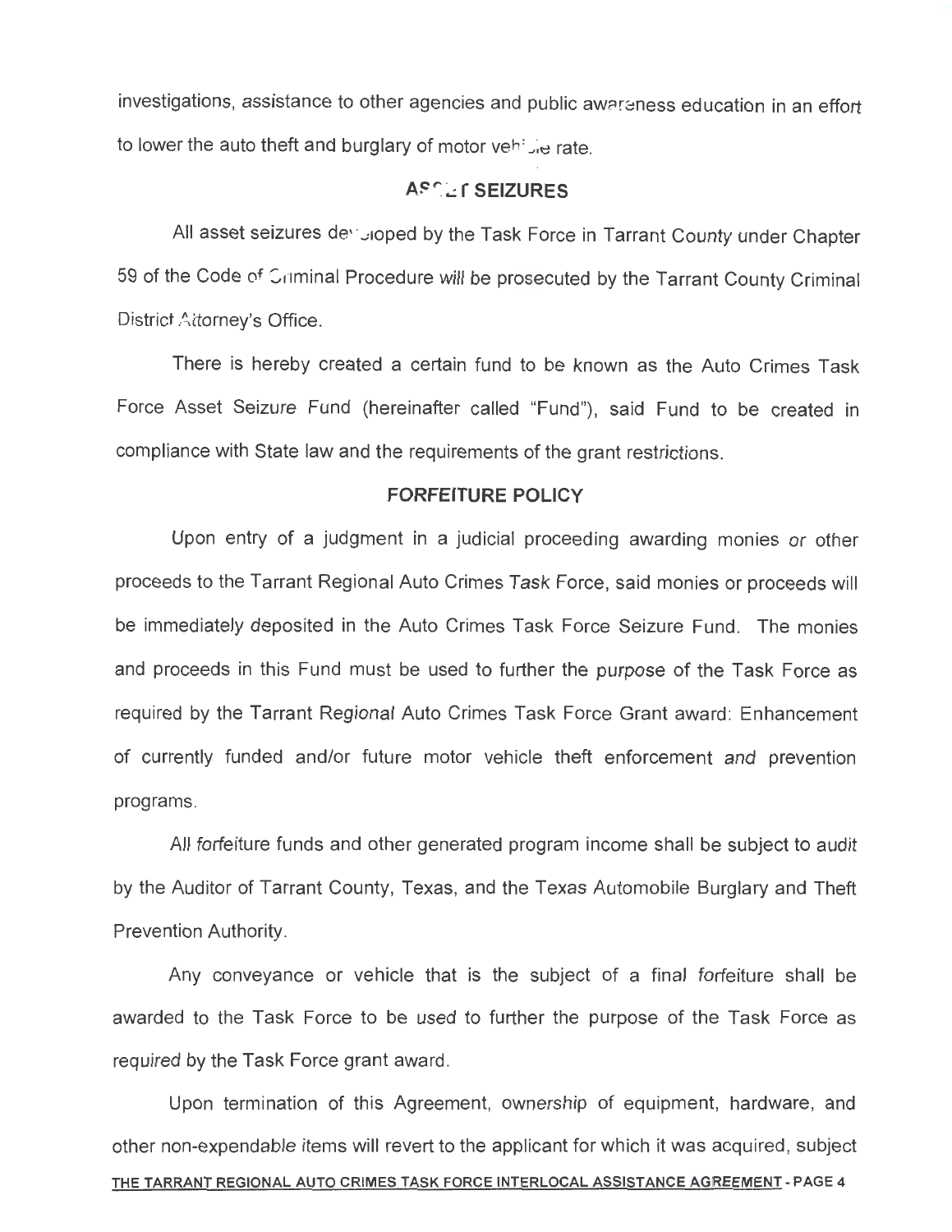to the approval of the Automobile Burglary and Theft Prevention Authority of the State of Texas.

#### **OFFICER STATUS**

Any peace officer assigned to the Task Force by a government entity which is a party to this Agreement shall be empowered to enforce all laws and ordinances applicable in the jurisdiction of the county and municipal entities signatory to this Agreement, including the power to make arrests, execute search warrants, and investigate auto theft and burglary of motor vehicle offenses outside of the geographical jurisdiction from which he or she is assigned, but within the area covered by the jurisdictions of the counties and municipal entities which are parties to this Agreement.

While functioning as a peace officer assigned to the Task Force, he or she shall have all of the law enforcement powers of a regular peace officer of such other political entity.

A peace officer who is assigned, designated, or ordered by the official designated by the governing body of any entity to perform law enforcement duties as a member of the Task Force shall receive the same wage, salary, pension and all other compensation and all other rights for such service, including injury or death benefits and workers' compensation benefits, paid in accordance with the Texas Automobile Burglary and Theft Prevention Authority Grant Guidelines, as existing or as may be amended, and applicable law, as though the service had been rendered within the limits of the entity from which he or she was assigned. Recognizing the benefits to a participating entity to this agreement, it is agreed that all wage and disability payments, including workers' compensation benefits, pension payments, damage to equipment (with the exception of leased vehicles, for which damages will be covered under the provisions of the lease(s) and clothing, medical expense and expense of travel, food and lodging THE TARRANT REGIONAL AUTO CRIMES TASK FORCE INTERLOCAL ASSISTANCE AGREEMENT- PAGE 5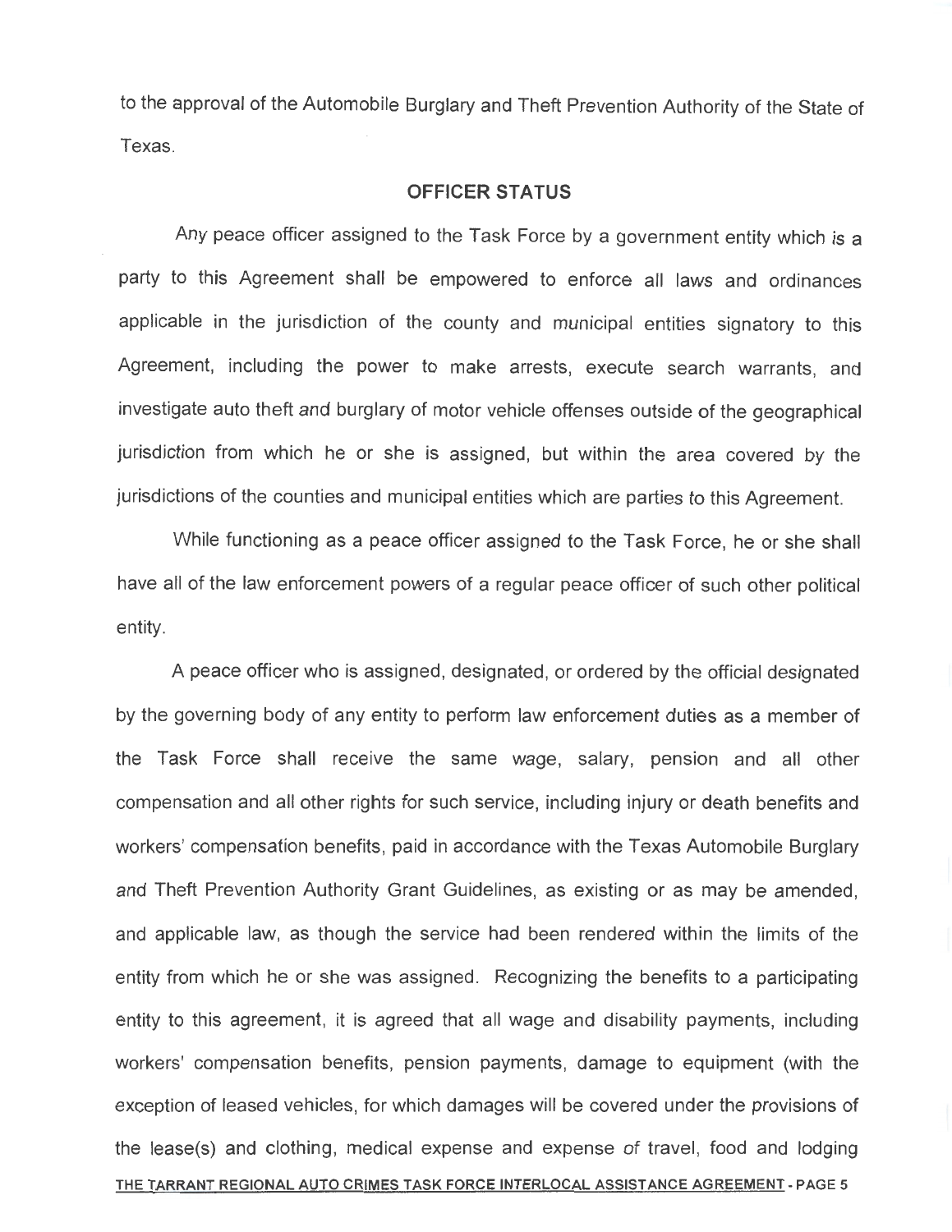shall be paid in accordance with the Texas Automobile Burglary and Theft Prevention Authority Grant Guidelines, as existing or as may be amended. However, peace officers assigned to the Task Force will not work overtime that is not reimbursable to their assigning agency without prior approval from their assigning agency supervisor. (For example, Fort Worth police officers assigned to the Task Force will not work Task Force overtime, which is not reimbursable to the Fort Worth Police Department, without prior approval from their Fort Worth police supervisor.) Instead, they will be permitted to flex their work hours as necessary to accomplish Task Force objectives and assignments.

In further recognition of the benefit to be gained by the entity participating in the Task Force, it is agreed that no entity that is a party to this Agreement shall receive or be entitled to reimbursement from another entity participating in this Agreement for any services performed pursuant to this Agreement.

It is further agreed that, in the event that any peace officer assigned to the Task Force is cited as a party defendant to any civil lawsuit, state or federal, arising out of his or her official acts while functioning as a peace officer assigned to the Task Force, said peace officer shall be entitled to the same benefits that such officer would be entitled to receive had such civil action risen out of an official act within the scope of his or her duties as a member and in the jurisdiction of the law enforcement agency from which he or she was assigned. Further, no entity shall be responsible for the acts of a peace officer of another entity assigned to the Task Force. Each entity participating herein indemnifies and holds all other participating entities harmless for all acts of its own officers and employees acting hereunder, to the full extent permitted by law.

#### **GENERAL PROVISIONS**

This Contract is subject to all grant conditions applicable to the grant of the THE TARRANT REGIONAL AUTO CRIMES TASK FORCE INTERLOCAL ASSISTANCE AGREEMENT- PAGE 6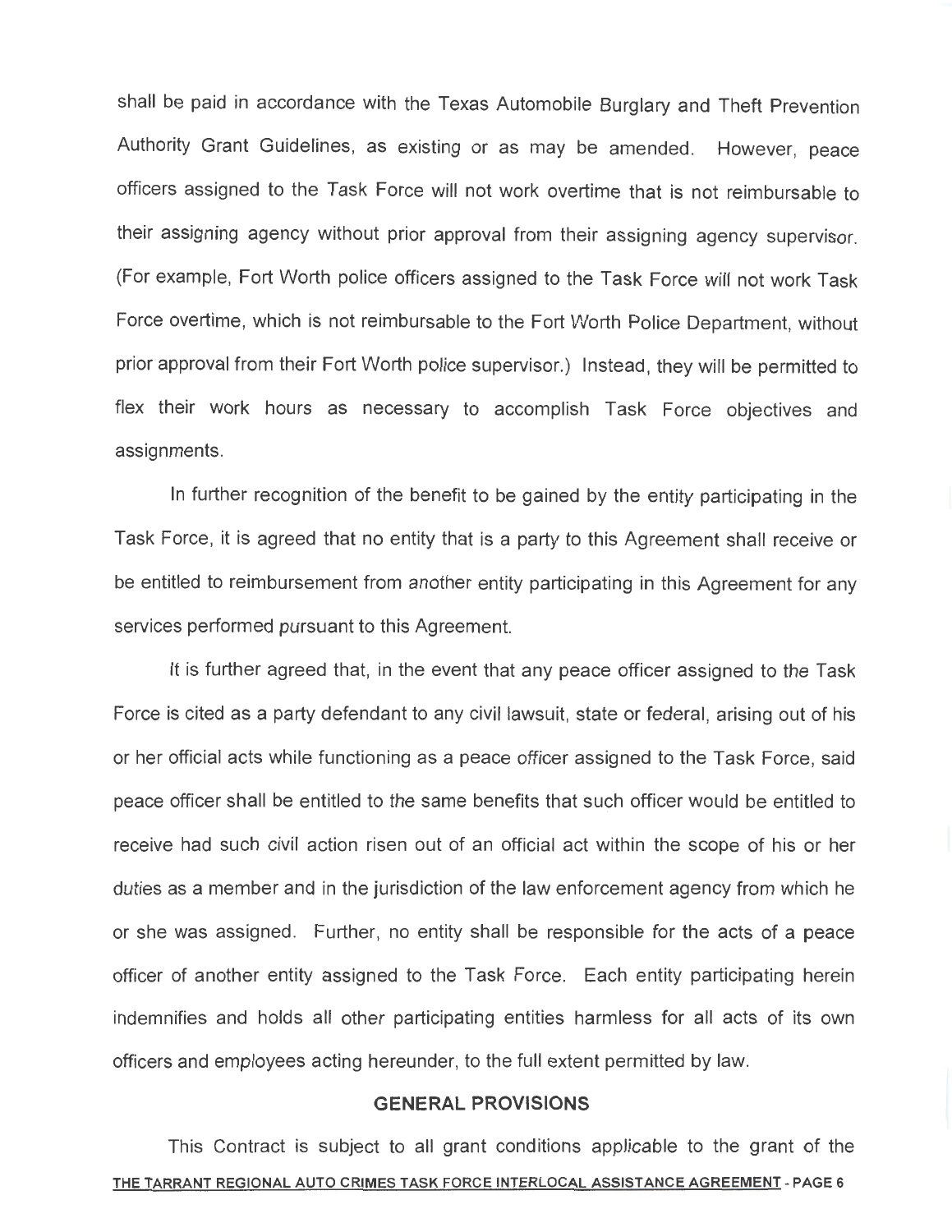Texas Automobile Burglary and Theft Prevention Authority to the Tarrant Regional Auto Crimes Task Force.

Each party to this Agreement expressly waives all claims against every other party for compensation for any loss, damage, personal injury, or death occurring as a consequence of the performance of this Agreement.

Third party claims against members shall be governed by the Texas Tort Claims Act or other appropriate statutes and laws of the State of Texas and the United States.

It is expressly understood and agreed that, in the execution of this Agreement, no party waives, nor shall be deemed hereby to waive, any immunity or defense that would otherwise be available to it against claims arising in the exercise of governmental powers and functions.

The validity of this Agreement and of any of its terms or provisions, as well as the rights and duties of the parties hereunder, shall be governed by the laws of the State of Texas.

In case any one or more of the provisions contained in this Agreement shall for any reason be held to be invalid, illegal, or unenforceable in any respect, such invalidity, illegality or unenforceability shall not affect any other provision thereof and this Agreement shall be construed as if such invalid, illegal or unenforceable provision had never been contained herein.

This Agreement shall become effective as to a party hereto on the day of the execution of the Agreement by the party, and shall continue in effect as to a participating entity for one year from the date of signature and thereafter until it has been terminated or rescinded by appropriate action of the participating entity's governing body, or expires due to termination of the grant or by operation of law. (To minimize the administrative difficulty of signature between the many parties, each city or THE TARRANT REGIONAL AUTO CRIMES TASK FORCE INTERLOCAL ASSISTANCE AGREEMENT- PAGE 7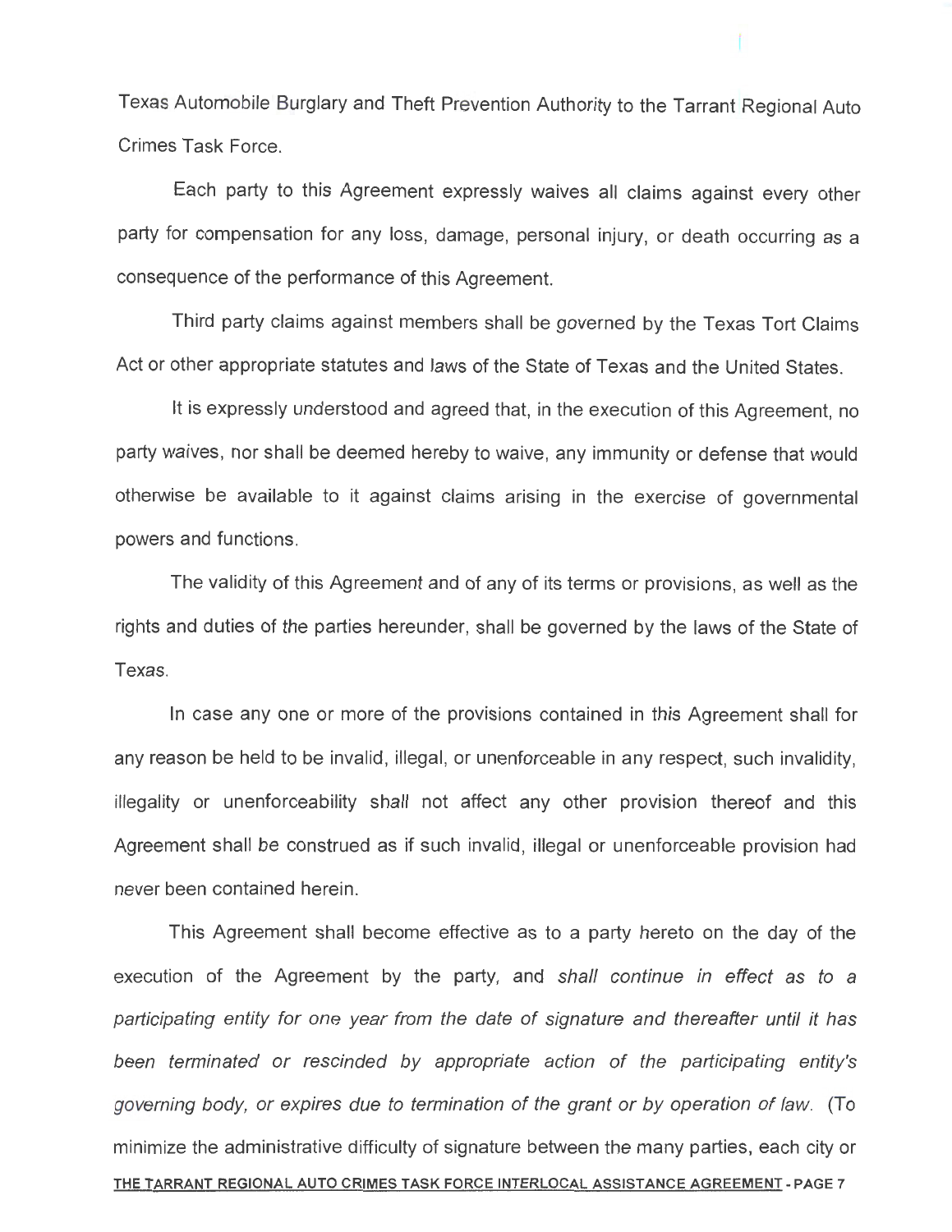other law enforcement entity will sign a substantially similar agreement with Tarrant County; however, each party signing substantially similar copies is immediately bound one to another to all other entities participating during the time said agreement is in force as to said entity, even though the parties' signatures appear on different copies of the substantially similar copies. Any entity being added after the agreement is in effect need only sign the documents which Tarrant County signs to be fully a party bound to all other parties, and such signature shall, as of the date of the signing, have the same force and effect as between the joining and already-bound members as if a single document was signed simultaneously by all then-participating entities.)

If program enhancement activities are terminated, unexpended revenues will be promptly returned to the Texas Automobile Burglary and Theft Prevention Authority.

This Agreement may be amended or modified by the mutual agreement of the parties hereto in writing. The lnterlocal Agreement is for the period and on the conditions herein contained, and on such conditions to this Agreement as may be added by amendment or by law, and not for any period beyond that permitted by law, nor for any purpose not permitted by law.

This instrument contains all commitments and agreements of the parties, and no oral or written commitments have any force or effect to alter any term or condition of this Agreement, unless the same are done in proper form and in a manner constituting a bona fide amendment hereto.

Two non-local entities, the Texas Department of Public Safety and the National Insurance Crime Bureau each enter separate agreements with Tarrant County for the following reasons: Each entity's staff member carries a statewide law enforcement commission and therefore does not require the enhanced law enforcement jurisdiction afforded by this Agreement; Each entity funds their staff member's salary and fringe THE TARRANT REGIONAL AUTO CRIMES TASK FORCE INTERLOCAL ASSISTANCE AGREEMENT- PAGE 8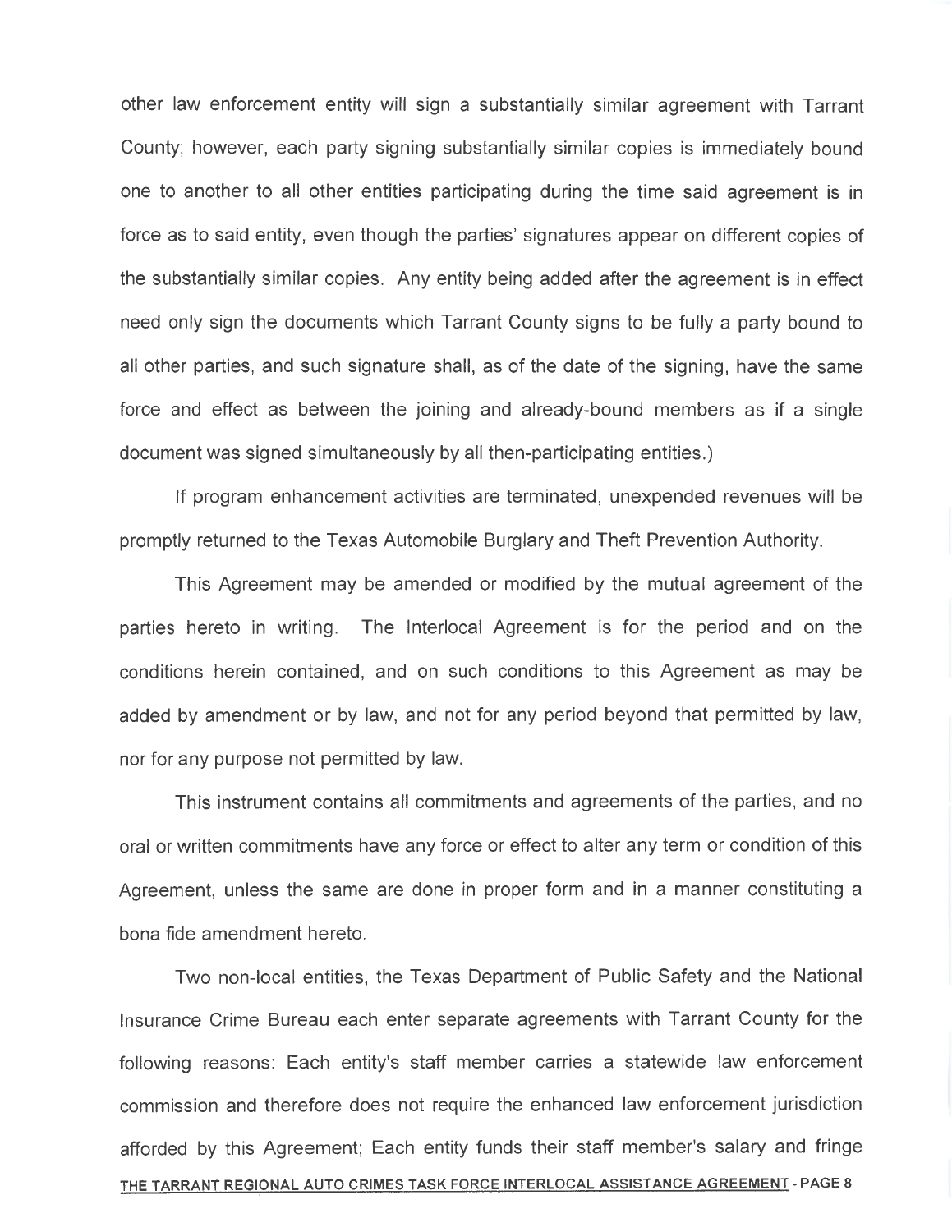benefits 100%; and each entity's staff member performs in a support role to the Task Force and is available less than 100% of their work week because the availability of each is subject to assignments from their entity.

The parties agree that their collective agreement may be evidenced by the execution of an identical counterpart of this instrument by the duly authorized official(s) of each participant and the failure of any anticipated member to enter into or renew this Agreement shall not affect the agreement between and among the parties executing the Agreement.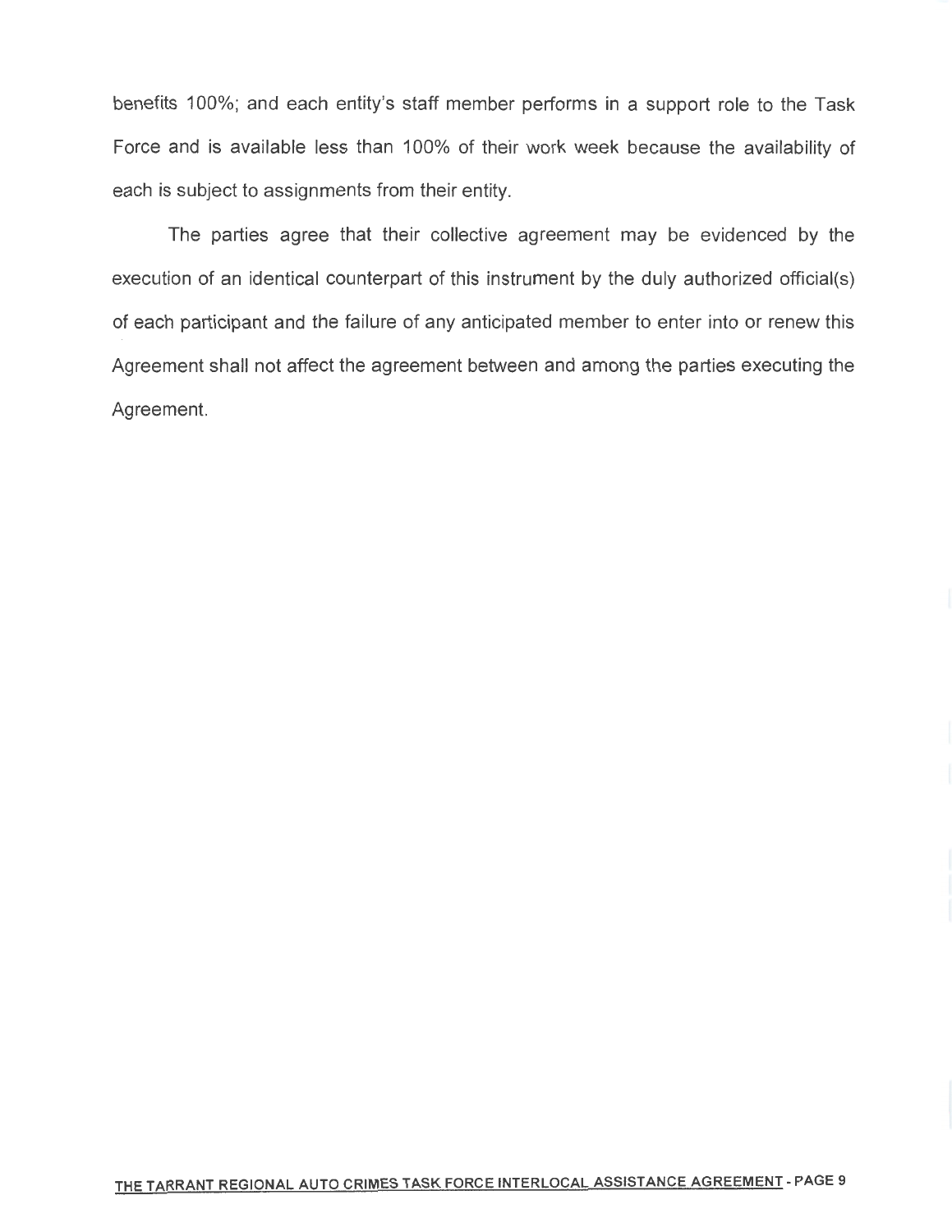#### **ACCEPTANCE OF RESTRICTIONS**

Signature of this Agreement constitutes acceptance of all grant conditions, grant restrictions and the terms of all applicable laws.

This is to certify that the objectives of the Tarrant Regional Auto Crimes Task Force as stated in its Grant Application for the fiscal year(s) funding covered by this Agreement have been reviewed and that it is mutually agreed to cooperate to whatever extent is necessary in carrying out the work plan described in the application(s).

Additionally, each participating agency and entity is cognizant of the grant and agrees to abide by any and all rules or special conditions in relation to the application. Agencies or their representatives shall have the right to investigate, examine and audit at any time any and all necessary books, papers, documents, records and personnel that pertain to this contract or any related subcontracts.

#### **BUDGETARY MATTERS**

As part of this Agreement, all participating entities entitled to reimbursement will be reimbursed for their participation in this program by grant funds, according to the entity's applicable submitted budget schedule, to the extent that the budget schedule is consistent with the grant. Reimbursement will be made through the grant's financial officer, who is presently S. Renee Tidwell, Auditor, Tarrant County, but is subject to change by Tarrant County. If changed, the change will be made in accordance with the grant and all participating entities will be advised in writing . To the extent that the budget schedule is inconsistent with the grant, the grant controls. A copy of the latest and most current Grant Award Digest will be provided to all participating agencies when received by Tarrant County.

Participating entities may bill the financial officer for reimbursement at such periodic intervals as are appropriate and in accordance with the grant.

#### THE TARRANT REGIONAL AUTO CRIMES TASK FORCE INTERLOCAL ASSISTANCE AGREEMENT- PAGE 10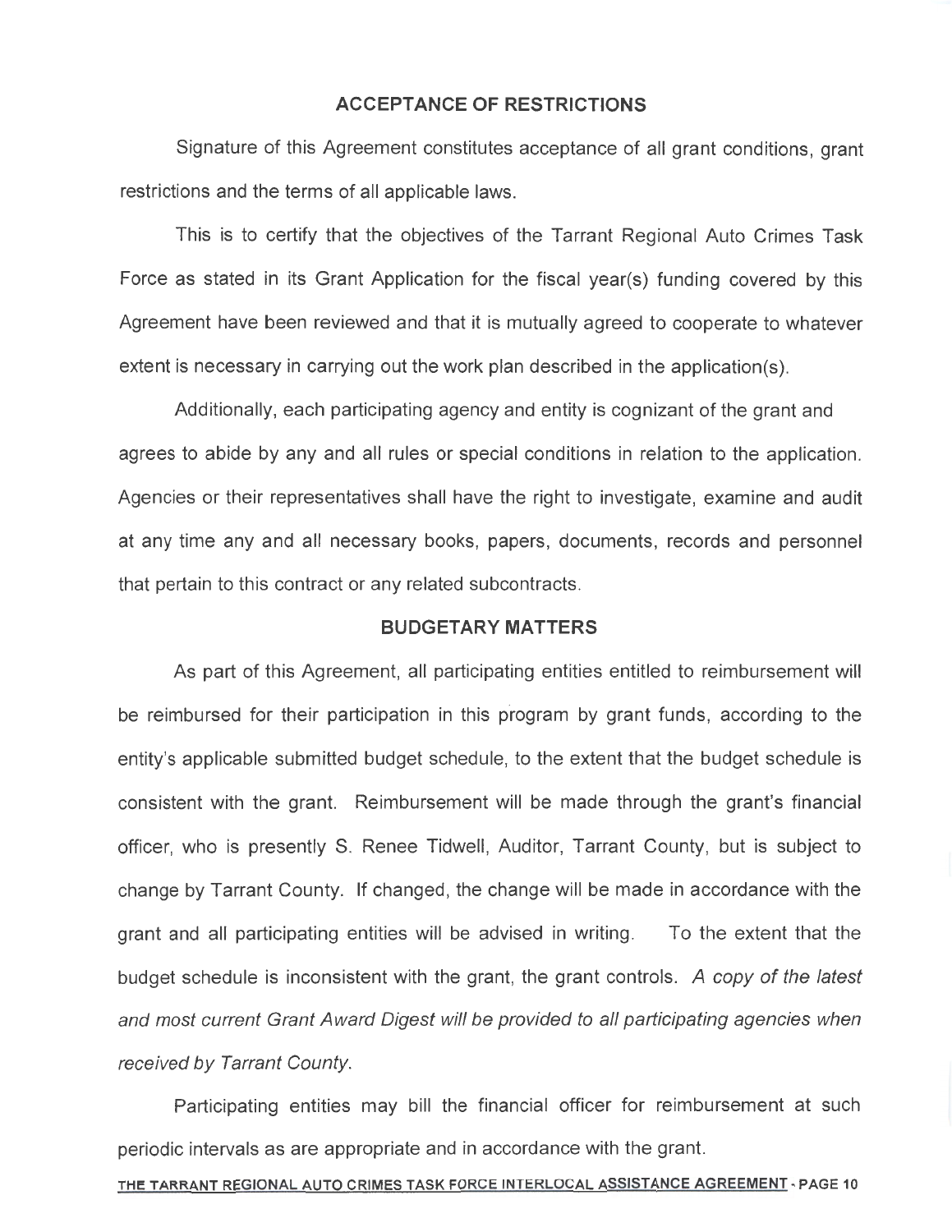#### **CONFIDENTIAL FUNDS**

The Texas Automobile Burglary and Theft Prevention Authority Guidelines for Control and Use of Confidential Funds will be utilized for the disbursement and reimbursement of confidential funds.

#### **EQUAL EMPLOYMENT OPPORTUNITY PROGRAM CERTIFICATION**

The city law enforcement agency signing along with Tarrant County certifies that:

Either the city law enforcement agency signing along with Tarrant County employs fifty (50) or more people and has received or applied to the Texas Automobile Theft Prevention Authority for total funds in excess of \$25,000, in which case the city law enforcement agency signing along with Tarrant County certifies that it has formulated an equal employment opportunity program in accordance with 28 CFR 42.301 et seq., Subpart E and that it is on file in the office of:

| <b>NAME</b>           |  |
|-----------------------|--|
| <b>TITLE</b>          |  |
| <b>STREET ADDRESS</b> |  |
| CITY, STATE           |  |

OR, if the above is left blank, the city law enforcement agency signing along with Tarrant County certifies that it is not required by the terms of this grant or the laws applicable thereto to have such a plan on file in order to participate in this grant.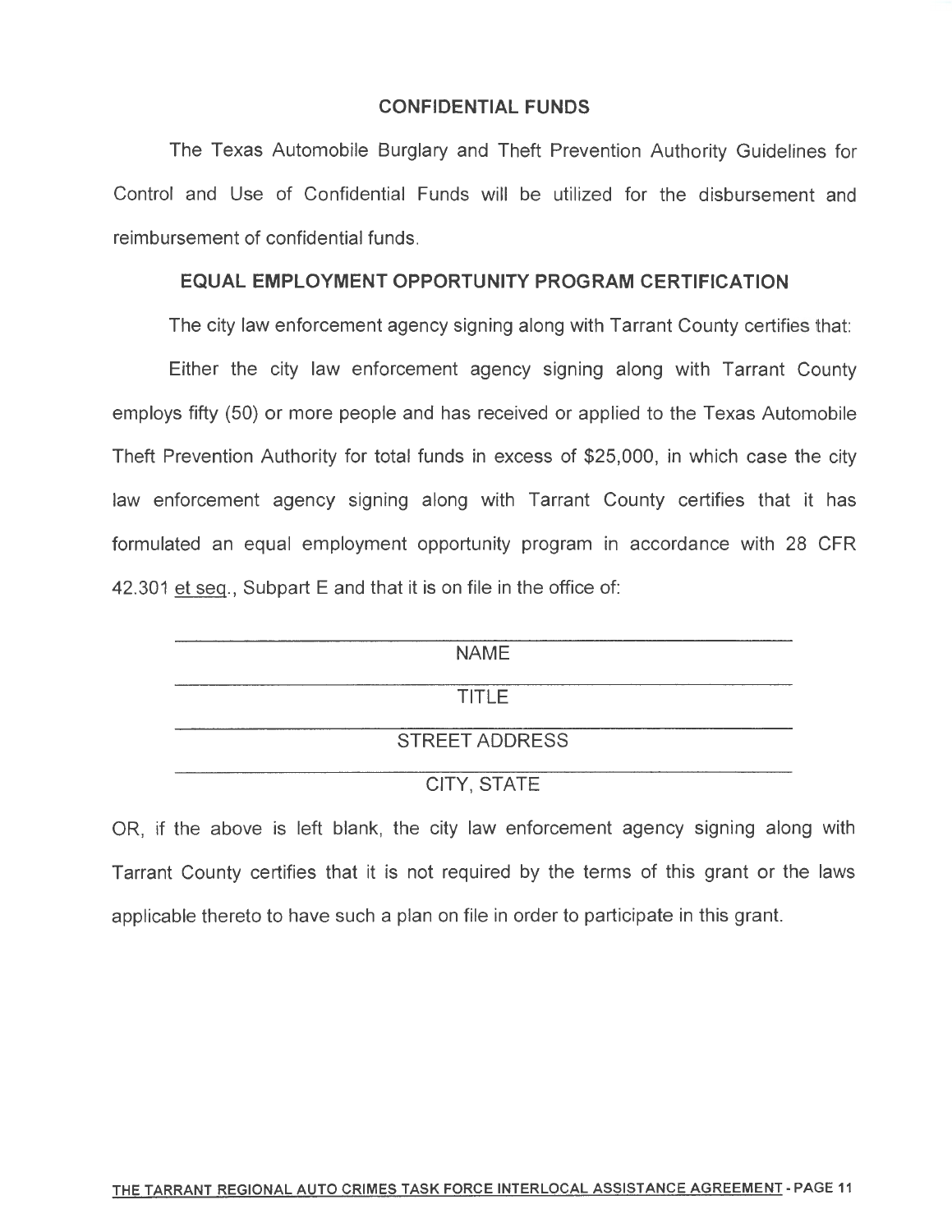The Tarrant County Judge certifies that:

Tarrant County employs fifty (50) or more people and has received or applied to the Texas Automobile Theft Prevention Authority for total funds in excess of \$25,000; therefore, Tarrant County has formulated an equal employment opportunity program in accordance with 28 CFR 42.301 et seq., Subpart E and that is on file in the office of:

### **TINA GLENN DIRECTOR OF HUMAN RESOURCES 100 East Weatherford Street Fort Worth, Texas 76196.**

Said plan or plans are on file and available for review or audit by an official of the Texas

Automobile Theft Prevention Authority as required by relevant laws and regulations.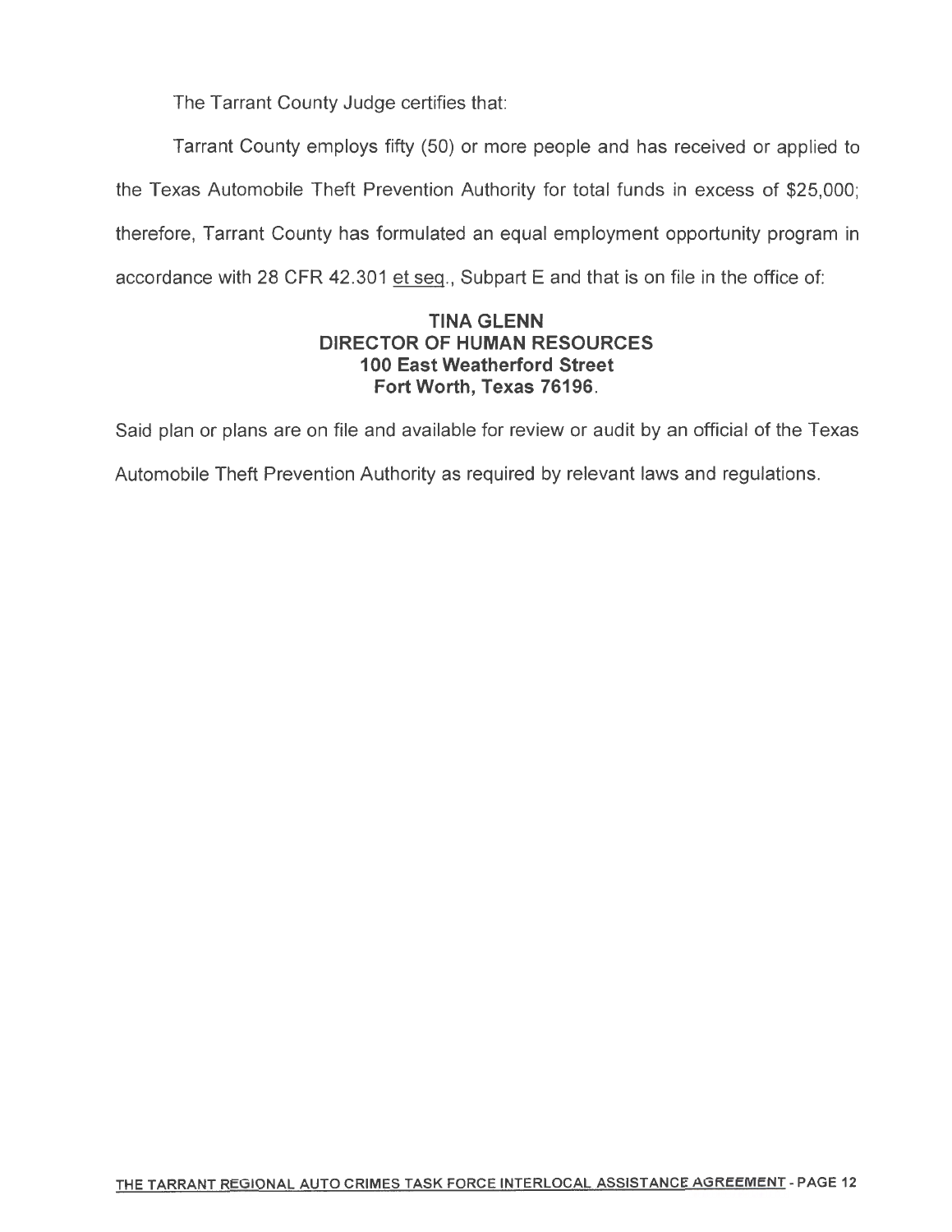SIGNED AND EXECUTED this \_\_\_\_ day of \_\_\_\_\_\_\_\_ , 2016.

### COUNTY OF TARRANT STATE OF TEXAS

B. Glen Whitley County Judge

Dee Anderson **Sheriff** 

APPROVED AS TO FORM:

CERTIFICATION OF AVAILABLE FUNDS: \$ 70,163 Salaries/Fringe \$ 10,000 Authorized Overtime

Criminal District Attorney's Office\*

\*By law, the Criminal District Attorney's Office may only approve contracts for its clients. We reviewed this document as to form from our client's legal perspective. Other parties may not rely on this approval. Instead those parties should seek contract review from independent counsel.

Each entity acknowledges that it is a "governmental entity" and not a "business entity" as those terms are defined in Tex. Gov't Code § 2252.908, and therefore, no disclosure of interested parties pursuant to Tex. Gov't Code Section 2252.908 is required.

Tarrant County Auditor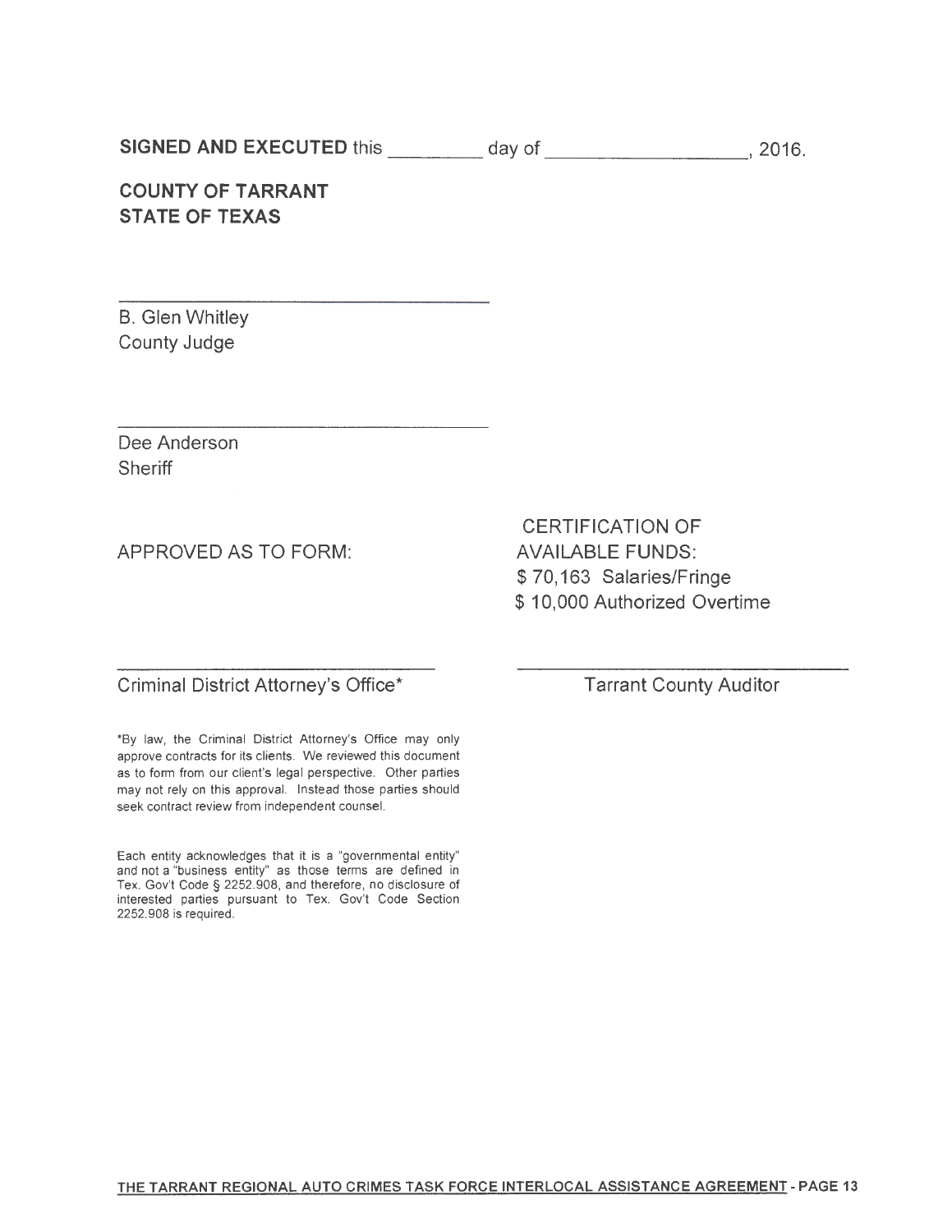### **OTHER SIGNING ENTITY:**

NAME OF ENTITY

SIGNATURE OF AUTHORIZED OFFICIAL DATE

**TITLE** 

APPROVED AS TO FORM AND LEGALITY:

ATTORNEY FOR ABOVE-LISTED NON-COUNTY ENTITY DATE

Attest: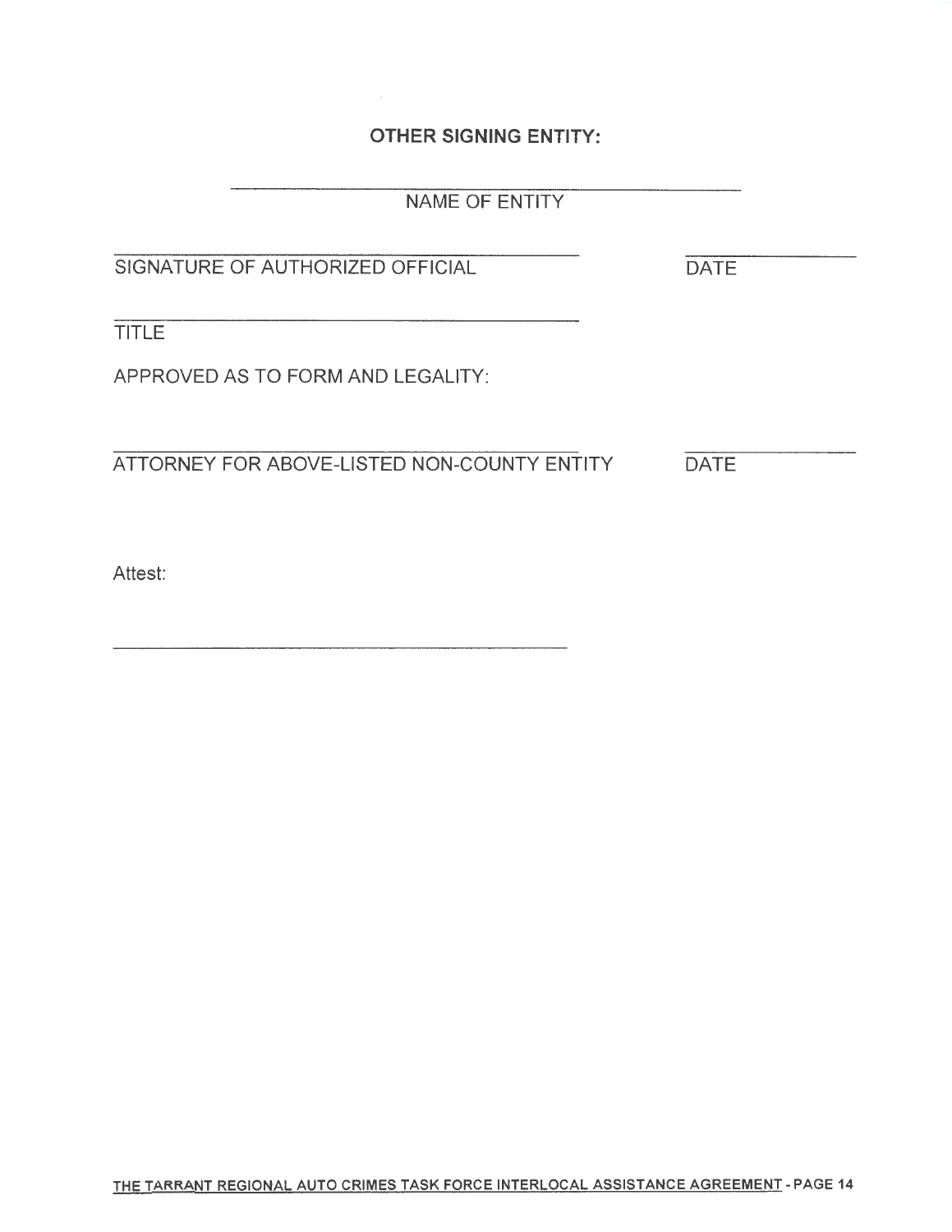### **NONSUPPLANTING CERTIFICATION OF PARTICIPATING AGENCIES OTHER THAN GRANTEE**

Texas Government Code 772.006(a)(7) requires that state funds provided by this Act shall not be used to supplant state or local funds. Public Law 98-473 requires that federal funds provided by that Act shall not be used to supplant state or local funds.

The city law enforcement agency certifies that Texas Automobile Burglary and Theft Prevention Authority funds will not be used to replace state or local funds that would be available in the absence of Texas Automobile Burglary and Theft Prevention Authority funds.

NAME

TITLE

## (CITY OR LAW ENFORCEMENT ENTITY)

(Note: Tarrant County's certification is incorporated in each grantee's report of expenditure and status of funds. Also, a copy of the Special Condition - Assurances, exactly as it appears in the Texas ABTPA Administrative Guide, follows this page.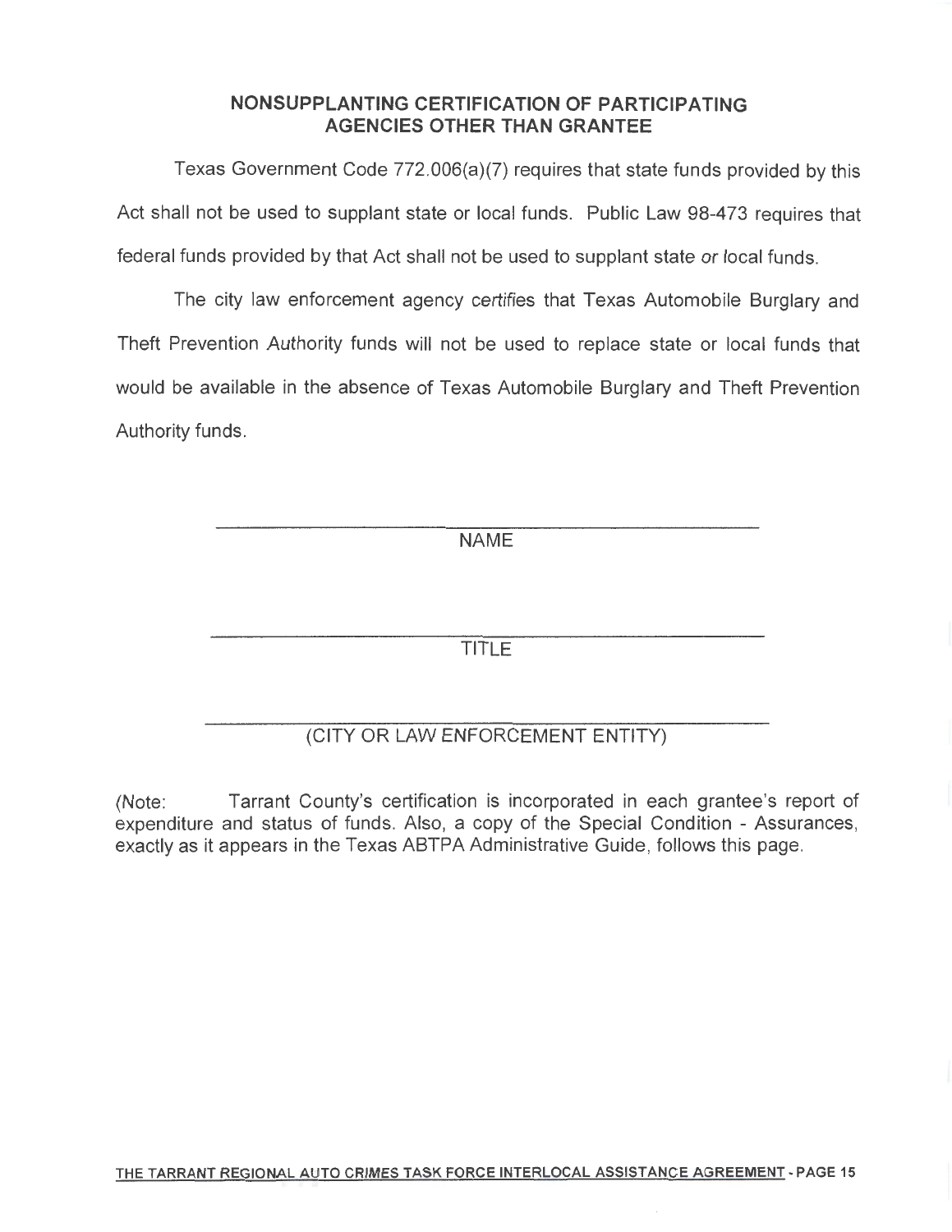### **ASSURANCES**

### **NON-COUNTY ENTITY ASSURANCES CERTIFICATION**

(Tarrant County's assurances are included in the grant application.)

I certify that the programs proposed in this application meet all the requirements of the Texas Automobile Burglary and Theft Prevention Authority Program, that all the information presented is correct, and that that the applicant will comply with the rules of the Automobile Burglary and Theft Prevention Authority and all other applicable federal and state laws, regulations and guidelines. By appropriate language incorporated in each grant, subgrant, or other document under which funds are to be disbursed, the undersigned shall assure that the following assurances apply to all recipients of assistance.

NAME

TITLE

### (CITY OR LAW ENFORCEMENT ENTITY)

Note- This lnterlocal Assistance Agreement was last updated January 2016.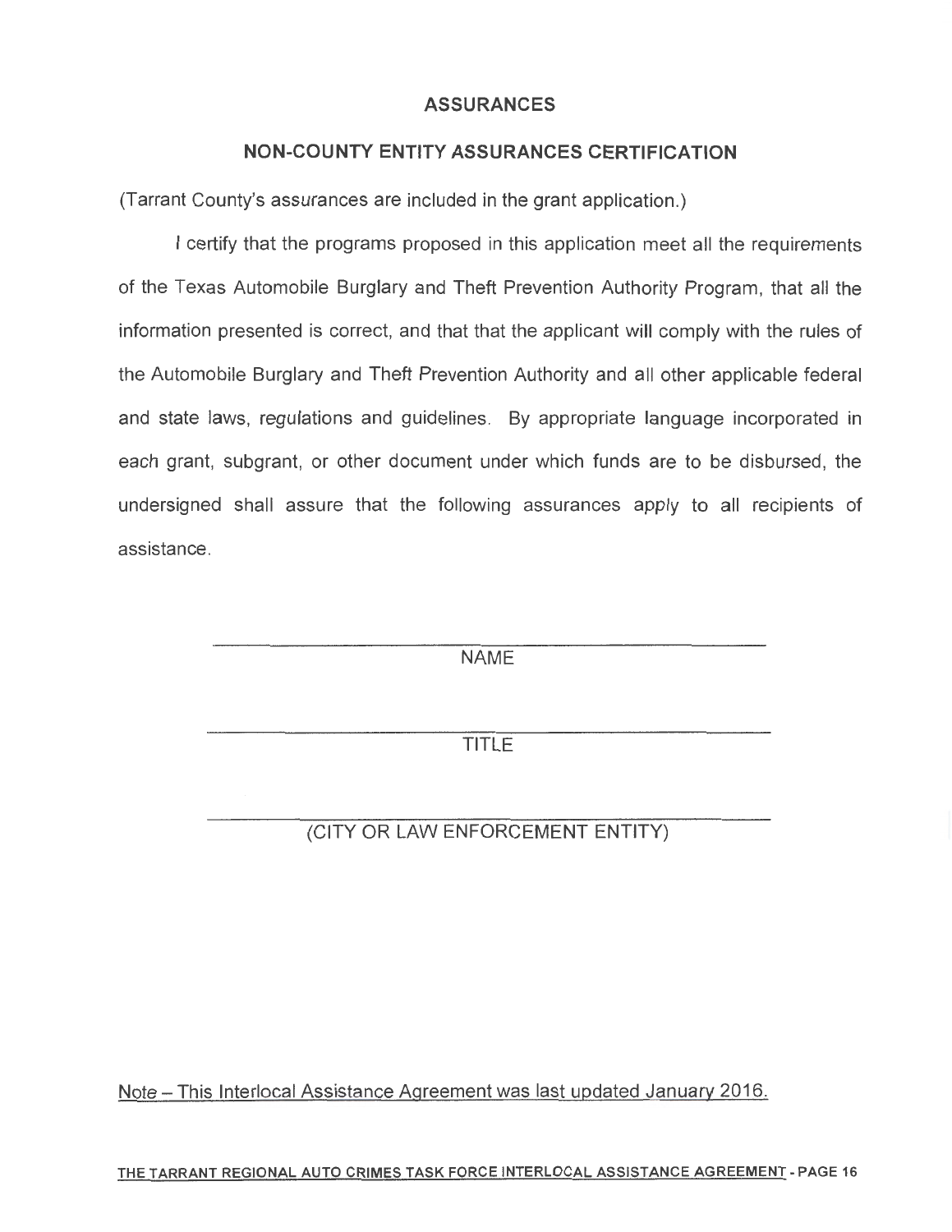

### SPECIAL CONDITION

### ASSURANCES

A Grantee and the Applicant hereby makes and certifies that as grantee, it and any subgrantee shall comply with the following conditions:

- 1. A grantee and subgrantee must comply with ABTPA grant rules and UGMS.
- 2. A grantee and subgrantee must comply with Texas Government Code, Chapter 573, by ensuring that no officer, employee, or member of the applicant's governing body or of the applicant's contractor shall vote or confirm the employment of any persons related within the second degree of affinity or the third degree of consanguinity to any member of the governing body or to any other officer or employee authorized to employ or supervise such person. This prohibition shall not prohibit the employment of a person who shall have been continuously employed for a period of two years, or such period stipulated by local law, prior to the election or appointment of the officer, employee, or governing body member related to such person in the prohibited degree.
- 3. A grantee and subgrantee must insure that all information collected, assembled or maintained by the applicant relative to a project will be available to the public during normal business hours in compliance with Texas Government Code, Chapter 552, unless otherwise expressly prohibited by law.
- 4. A grantee and subgrantee must comply with Texas Government Code, Chapter 551, which requires all regular, special or called meeting of governmental bodies to be open to the public, except as otherwise provided by law.
- 5. A grantee and subgrantee must comply with Section 231.006, Texas Family Code, which prohibits payments to a person who is in arrears on child payments.
- 6. No health and human services agency or public safety or law enforcement agency may contact with or issue a license, certificate or permit to the owner, operator or administrator of a facility if the license, permit or certificate has been revoked by another health and human services agency or public safety or law enforcement agency.
- t 7. A grantee and subgrantee that is a law enforcement agency regulated by Texas Government Code, Chapter 415, must be in compliance with all rules adopted by the Texas Commission on .Law Enforcement Officer Standards and Education pursuant to Chapter 415, Texas Government Code or must provide the grantor agency with a certification from the Texas Commission on Law Enforcement Officer Standards and Education that the agency is in process of achieving compliance with such rules.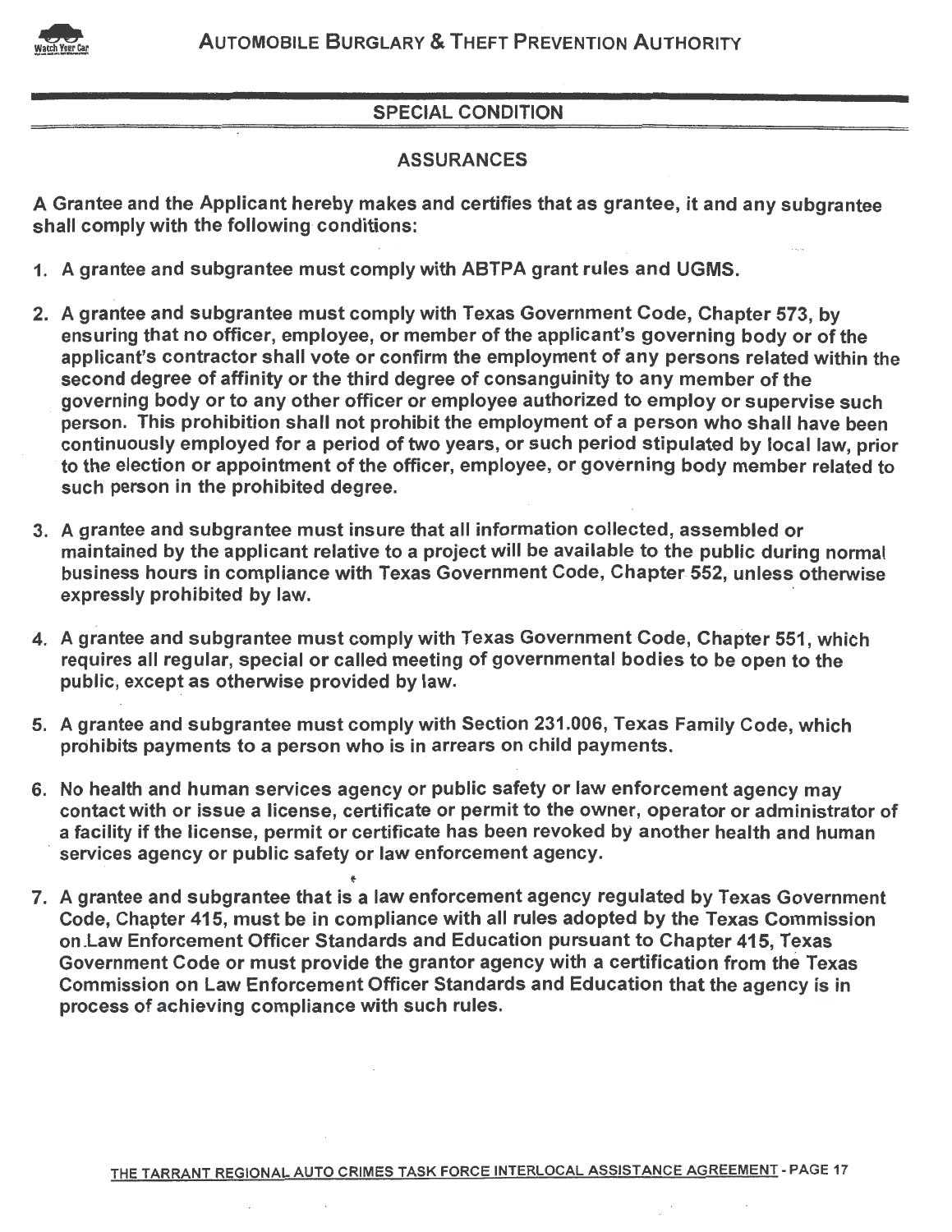

### SPECIAL CONDITION

### ASSURANCES (continued)

- 8. When incorporated into a grant award or contract, these standards assurances contained in the application package become terms or conditions for receipt of grant funds. Administering state agencies and local subrecipients shall maintain an appropriate contact administration system to insure that all terms, conditions, and specifications are met. (See Section ... 36 for additional guidance on contract provisions.)
- 9. A grantee and subgrantee must comply with the Texas Family Code, Section 261.101 which requires reporting of all suspected cases of child abuse to local law enforcement authorities and to the Texas Department of Child Protective and Regulatory Services. Grantees and subgrantees shall also ensure that all program personnel are properly trained and aware of this requirement. *<sup>1</sup>*
- 10. Grantees and subgrantees will comply with all federal statutes relating to nondiscrimination . These include but are not limited to: (a) Title VI of the Civil Rights Act of 1964 (P.L. 88-352) which prohibits discrimination on the basis of race, color or national origin; (b) Title IX of the Education Amendments of 1972, as amended (20 U.S.C. §§ 1681-1683, and 1685-1686), which prohibits discrimination on the basis of sex; (c) Section 504 of the Rehabilitation Act of 1973, as amended (29 U.S.C. § 794), which prohibits discrimination on the basis of handicaps and the Americans With Disabilities Act of 1990; (d) the Age Discrimination Act of 1974, as amended (42 U.S.C. §§ 6101-6107), which prohibits discrimination on the basis of age; (e) the Drug Abuse Office and Treatment Act of 1972 (P.L. 92-255), as amended, relating to nondiscrimination on the basis of drug abuse; (f) the Comprehensive Alcohol Abuse and Alcoholism Prevention, Treatment and Rehabilitation Act of 1970 (P.L. 91-616), as amended, relating to the nondiscrimination on the basis of alcohol abuse or alcoholism; (g)§§ 523 and 527 of the Public Health Service Act of 1912 (42 U.S.C. 290 dd-3 and 290 ee-3), as amended, relating to confidentiality.of alcohol and drug abuse patient records; (h) Title VIII of the Civil Rights Act of 1968 (42 U.S.C. § 3601 et seq.), as amended, relating to nondiscrimination in the sale, rental or financing of housing; (I) any other nondiscrimination provisions in the specific statute(s) under which application for Federal assistance is being made; and (j) the requirements of any other nondiscrimination statue(s) which may apply to the application.
- 11. Grantees and subgrantees will comply, as applicable, with the provisions of the Davis-Bacon Act (40 U.S.C. §§ 276a to 276a-7); the Copeland Act (40 U.S.C. §§ 276c and 18 U.S.C. §§ 874), and the Contract Work Hours and Safety Standards Act (40 U.S.C. §§ 327 -333), regarding labor standards for federally assisted construction subagreements.
- 12. Grantees and subgrantees will comply with requirements of the provisions of the Uniform Relocation Assistance and Real Property Acquisitions Act of 1970 (P .L. 91-646) which provide for fair and equitable treatment of persons displaced or whose property is acquired as a result of Federal or federally assisted programs. These requirements apply to all interests in real property acquired for project purposes regardless of Federal participation in purchases.